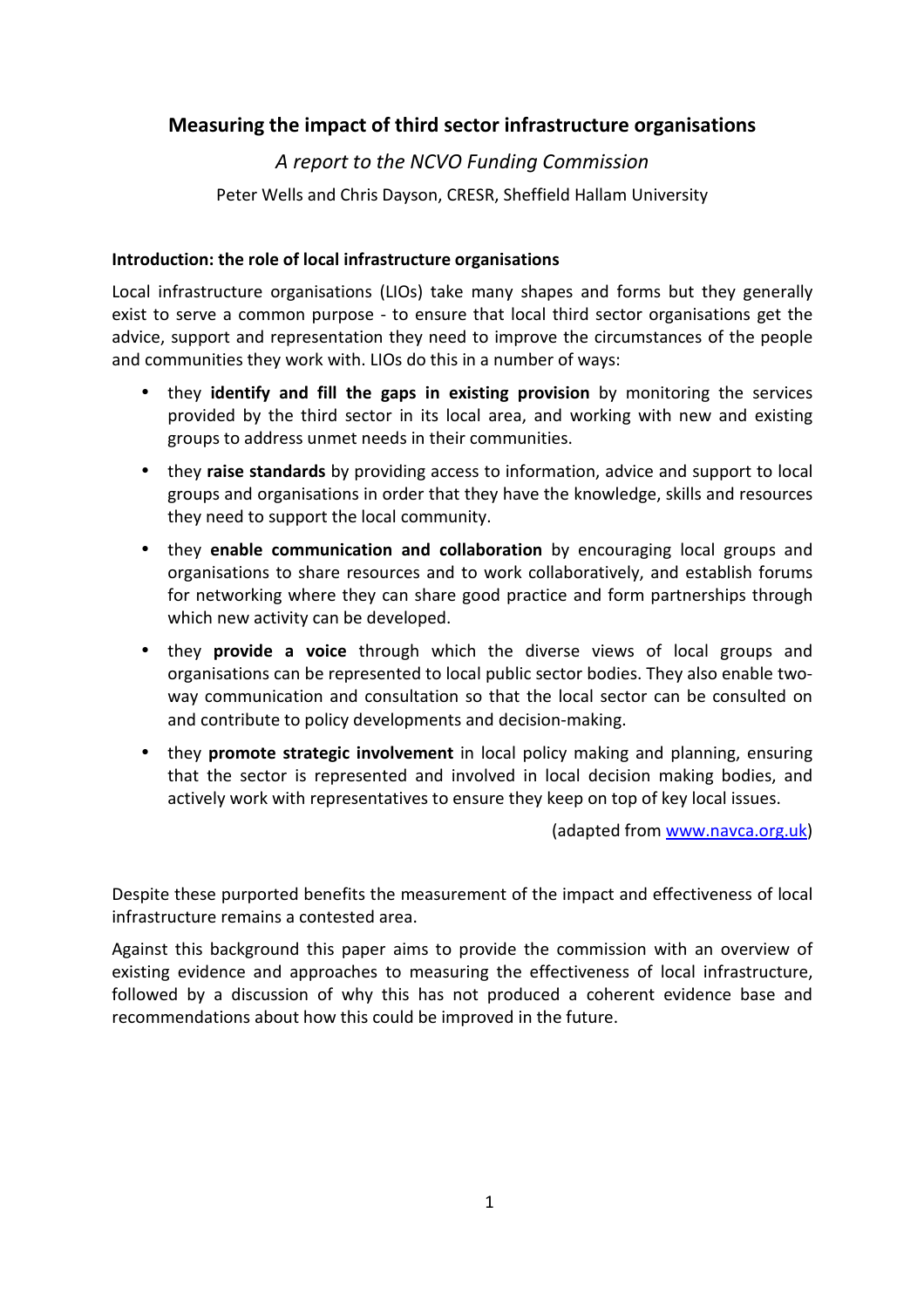#### Existing evidence regarding the effectiveness of local infrastructure

Perhaps the most extensive review of the benefits of third sector infrastructure was the rapid evidence assessment undertaken by Rob Macmillan for the Infrastructure National Partnership.<sup>1</sup> The study found the evidence base somewhat fragmented and disparate, typically derived from single project or programme evaluations rather than a more comprehensive study of infrastructure as whole. This limited the potential to bring evidence together in a cumulative sense to make an assessment of the overall or aggregate impact of infrastructure. Nevertheless, the study was able to draw out some coherent evidence regarding the benefits of infrastructure interventions. These were clustered around two broad concepts:

- 1. Change within individual third sector organisations: this included examples where infrastructure provided a source of expert advice; built capacity to access further financial resources (i.e. through funding advice and support); offered space for reflection and thinking; increased confidence in key areas of organisational development; and enabled learning to be cascaded through the organisation. It also included examples of unintended and less tangible effects, in areas such as external credibility through improvements in perceptions regarding professionalism.
- 2. Change beyond and between individual third sector organisations: this included examples of infrastructure supporting community involvement and participation and providing the sector with a voice and representation at various administrative levels (i.e. local, sub-regional and regional). Of particular importance here was the role coordinating networks and consortia of third sector organisations in relation to particular structures (such as Local Strategic Partnerships).

Macmillan's study concluded by identifying three sets of implications:

l

- For the sector: in terms of doing more to demonstrate the effectiveness of infrastructure interventions
- For policy makers: in terms of doing more understand its basis for investing in infrastructure, and its requirements in terms of evidence.
- For research: to consider how the evidence base for infrastructure can be developed to provide a more coherent and cohesive picture of the benefits.

CRESR's evaluation of Yorkshire Forward's South Yorkshire Social Infrastructure Programme (SYSIP)<sup>2</sup> made a more recent contribution to the evidence base regarding the benefits of infrastructure. The programme had a strong focus on the role of infrastructure organisations (both at local authority district and neighbourhood levels) in supporting and stimulating the wider sector. The evaluation included thirteen case study organisations interviewed indepth about their experience of SYSIP infrastructure interventions - all were overwhelmingly positive in their assessment of the support they had accessed. This was perhaps not a surprising conclusion. Those organisations 'touched by' or able to access support from

<sup>&</sup>lt;sup>1</sup> Macmillan, Rob (2006), A Rapid Evidence Assessment of the Benefits of Voluntary and Community Sector Infrastructure (London: NCVO) is available from www.changeup.org.uk/nationalprojects/INP.asp

 $^2$  Between 2006 and 2009 Yorkshire Forward invested £35 million in the South Yorkshire Social Infrastructure Programme (SYSIP). A significant proportion of SYSIP expenditure provided funding for core infrastructure services in each of the four South Yorkshire districts. The evaluation is to be published in Summer 2010.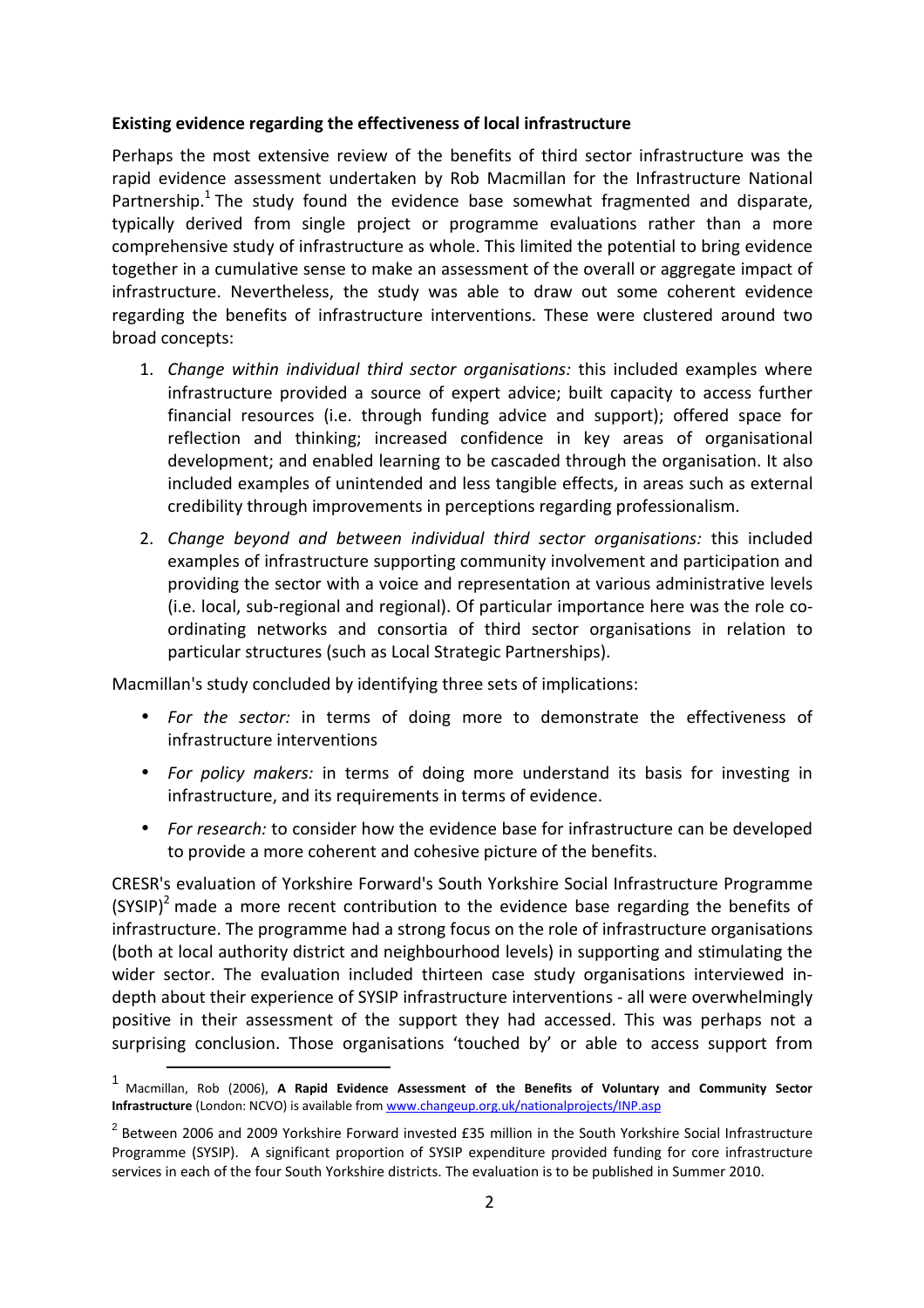infrastructure agencies tend to be relatively positive, whilst those outside the loop tend to be more critical.

The evaluation could not provide a conclusive and authoritative judgement about whether the case study organisations were *actually* stronger, more sustainable and resilient, and if so by how much. This would have required a longer term assessment than was possible here. It is also noteworthy that interventions by infrastructure are relatively light-touch (for example advice on governance) or provide a necessary service which would cost considerably more to provide in house or under contract to the private sector (for example, community accountancy, payroll and HR functions).

However, our respondents clearly thought they were stronger and more sustainable so these perspectives might form a provisional proxy for the impact of support services funded through SYSIP.

SYSIP beneficiaries' confidence about the future prospects for their organisations and the work they do appeared to have been enhanced by the interventions they received. This occurred through a variety of different means, but primarily across three inter-related dimensions. It involved organisations:

- developing more appropriate and better structures, systems, policies and procedures to support their work
- adopting a more strategic, planned, professional, forward-looking and networked outlook
- becoming more aware, knowledgeable and skilled about their 'operating environment', that is, the changing funding and policy context in which they work.

In combination these impacts provided good reasons to expect the case study organisations to be more sustainable. Together the SYSIP interventions were thought by case study interviewees to have placed their organisations on a stronger footing, with an improved profile and reputation, and able to access and secure resources to continue and enhance their activities.

# Weaknesses in the existing evidence base

There are a wide variety of ways in which local infrastructure organisations measure the effectiveness of their activity. But this plethora of approaches, in combination with poorly conceived methods, has led to an evidence base which is fragmented and insufficiently robust. In this section we briefly consider some of the main approaches currently being used before discussing some of the key weaknesses in the evidence base.

# Approaches to measuring effectiveness

Most local infrastructure organisations monitor their outputs: this might include the number of organisations supported through a particular project or the number people attending training sessions. These data usually form the basis of reports to funders and is sometimes included in the Annual Report to the Charity Commission. It provides an indication of what the organisation has done but does not enable an assessment about whether this has made a difference.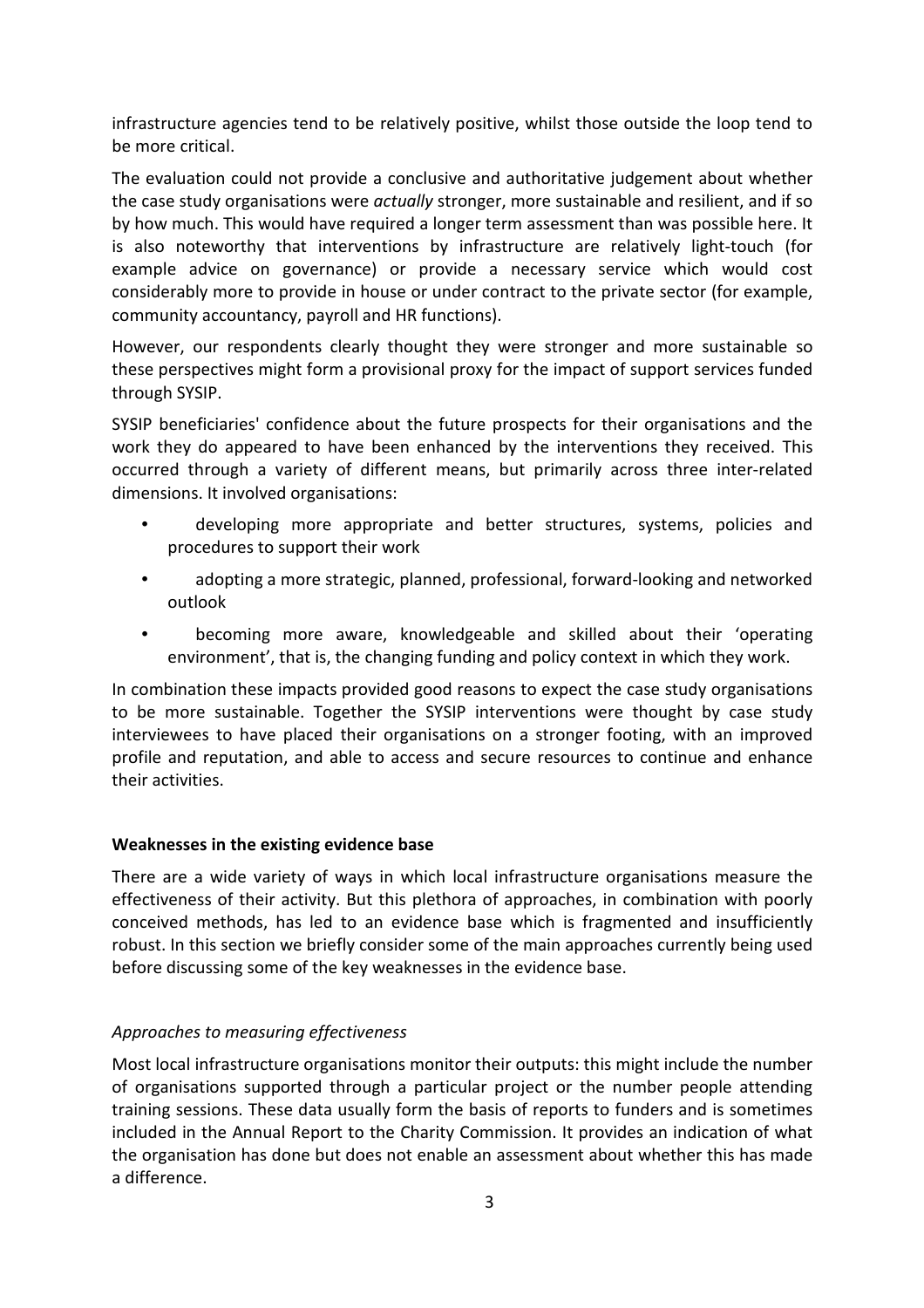More recently there has been a move towards the measurement of outcomes. Generic tools such as the CES Planning Triangle (see www.ces-vol.org.uk/index.cfm?pg=124) and infrastructure specific tools such as PERFORM (see http://cogs.uk.net/index.php?page=Strategic\_Planning) and the NAVCA Performance Standards (see www.navca.org.uk/services/quality/)have enabled a number of infrastructure organisations to develop performance frameworks through which outcomes can be measured and monitored. In addition, the introduction of the NAVCA Quality Award has provided a form of endorsement for infrastructure bodies that can demonstrate progress towards outcomes for their beneficiary.

### Weak data undermine coherence and comparability

A large proportion of local infrastructure organisations carry out surveys of their beneficiaries. These are often linked to outcomes and performance indicators designed to provide evidence of impact or effectiveness of infrastructure interventions. These surveys ought to provide a basis for comparison and aggregation but much of the data collected about the effectiveness of local infrastructure interventions is inherently weak, particularly for the purposes of benchmarking or aggregating data across or between areas. This is primarily for three reasons:

- Small sample sizes and low response rates mean that findings lack statistical robustness, particularly when comparing change over time
- An inconsistent approach to performance indicators and questionnaire design means that findings cannot be compared between studies
- They are usually cross-sectional (i.e. a snapshot of a particular point in time), so change over time or distance travelled cannot be measured.

Our ongoing work for the South Yorkshire ChangeUp Consortium provides a good example of the challenges associated with collecting data regarding infrastructure interventions from a range of organisations. We were commissioned to developed a simple generic data collection framework through which the reach of infrastructure interventions across the Consortium could be mapped and understood. However, many organisations did not hold sufficient data on their interventions to be included in the framework and where data was collected it was often unsystematic or confused (i.e. multiple and conflicting entries for the same organisation), creating numerous problems for data collation and analysis.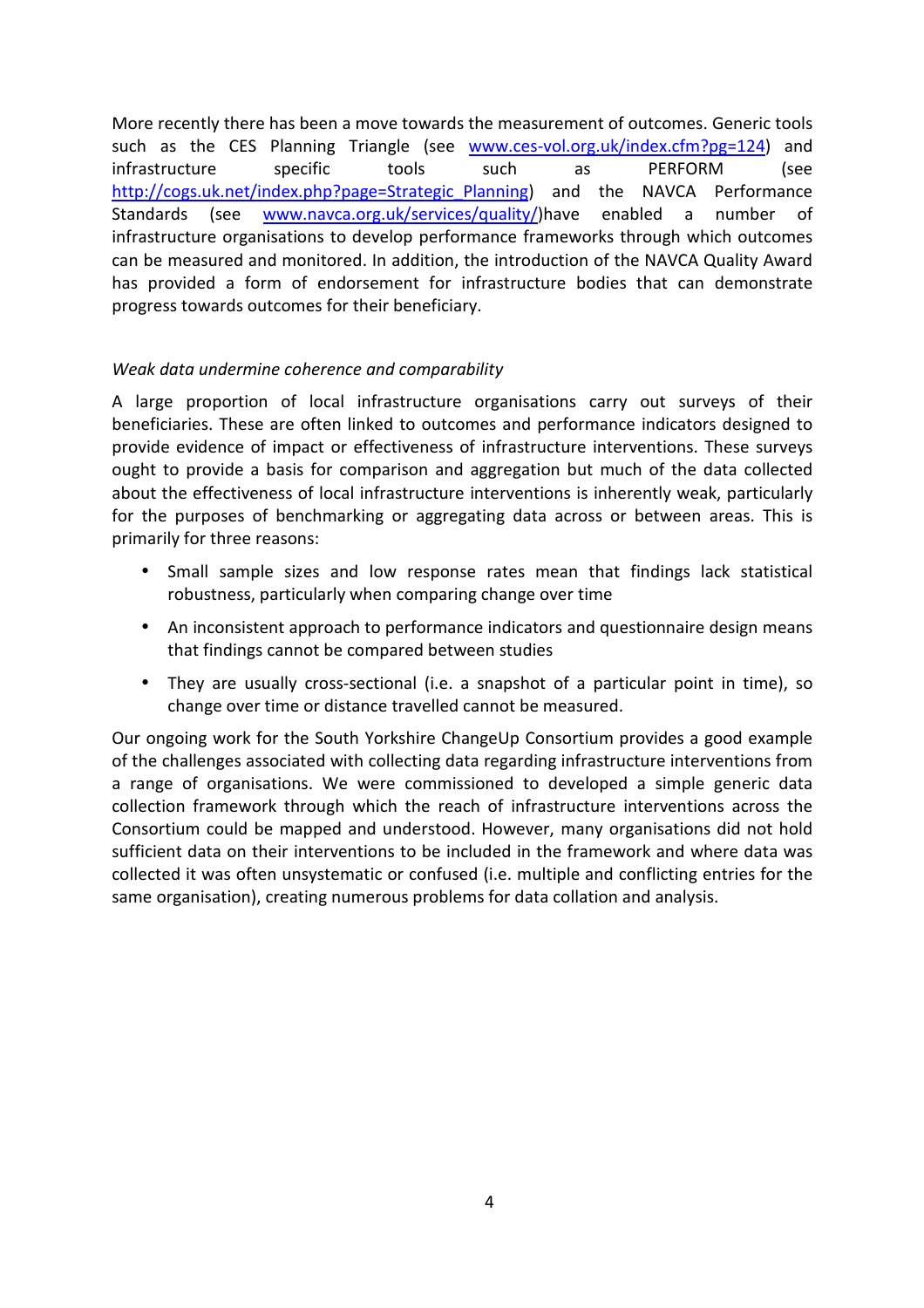#### Improving the evidence base

So far we have described the main approaches to measuring the effectiveness of local infrastructure and a highlighted some of the weaknesses with the existing evidence base. In this section we discuss how the evidence base might be improved through exploration of nationally available data sets, understanding the reach of local infrastructure, and the utility of economic and social impact tools and methods.

# The potential of national data sets

Macmillan (2006) highlighted that there has been no systematic study of the role, position and benefits of the range of local infrastructure interventions. He also highlights a series of more challenging evaluative questions and issues including:

- How sustainable are the effects/consequences of infrastructure interventions?
- What is the distance travelled by infrastructure beneficiaries?
- To what extent are/should infrastructure interventions be targeted at specific beneficiary groups?
- What is the impact of infrastructure interventions, including issues of deadweight, displacement and attribution?
- Do infrastructure interventions represent value for money, including issues of overall cost, cost efficiency and cost effectiveness?

To understand these questions in detail would require a large well-resourced long term study but in lieu of this we believe there is potential to exploit existing national data sets to improve understanding considerably.

# National Survey of Third Sector Organisations (NSTSO)

l

The NSTSO is the only national third sector data set that is representative at a local authority level<sup>3</sup>. In addition to headline and contextual data for National Performance Indicator 7 (NI7)<sup>4</sup> the survey also provides a data about the experiences of third sector organisations at a local level. This includes a series of questions regarding satisfaction with and access to infrastructure support which can be compared according to area to provide an indication of how third sector organisations' experiences vary by locality. We undertook a descriptive analysis of NSTSO data as part of an ongoing study for South Yorkshire ChangeUp Consortium which yielded some interesting results.

a) Access to infrastructure: around a quarter of registered third sector organisations in South Yorkshire received support from local infrastructure providers (an estimated 777

 $3$  Of the 104,391 organisations invited to take part in the survey 48,939 responded - a return of 47 percent.

<sup>&</sup>lt;sup>4</sup> National Indicator 7- 'an environment for a thriving third sector' - is one of the 188 indicators which cover the priority outcomes for which Local Authorities and their strategic partners are responsible for delivering between 2008-11.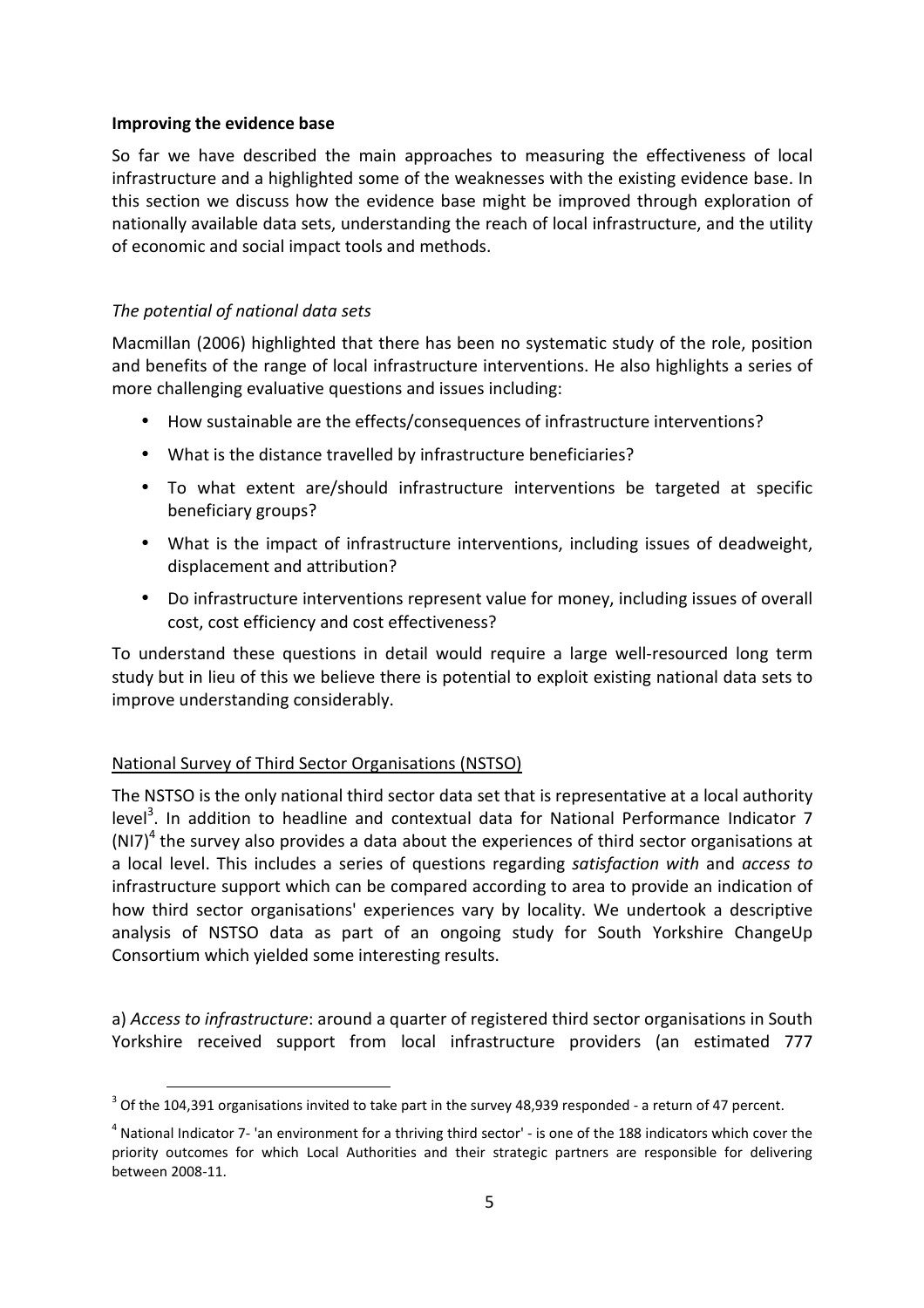organisations). Although the figure was slightly higher in Sheffield (28 per cent) and Rotherham (27 per cent) than Doncaster (24 per cent) and Barnsley (23 per cent) in all four districts it was higher than the overall national figure (18 per cent).

b) Satisfaction with infrastructure: overall satisfaction with available infrastructure services fluctuated across South Yorkshire. In Sheffield (10 pts) and Doncaster (7 pts) net satisfaction was comparably high compared to Rotherham (1 pt), Barnsley (neutral) and the national picture (5 pts). This indicates that in Sheffield and Doncaster there were many more third sector organisations satisfied with the infrastructure support available than were dissatisfied, but in Rotherham and Barnsley the proportion of satisfied and dissatisfied organisations was more or less equivalent.

In many ways the South Yorkshire NSTSO analysis raised as many questions as it answered. Why, for example, does access to and satisfaction with infrastructure vary so considerably by locality and are there particular local contextual factors that influence these results? To some extent these issues can be unpicked through a more detailed analysis of the NSTSO dataset, but this would only really provide a starting point for understanding infrastructure effectiveness at a local level. Further in depth research would probably be required.

### Analysing Charity Accounts

Charity account data provides an alternative source of data on third sector organisations. It is increasingly used as a research dataset: by the NCVO in their Almanac series; to provide a sampling frame and contextual detail for the NSTSO; and as part of the Northern Rock Foundation Third Sector Trends Study. As a data source charity accounts have a number of advantages. In particular they offer a basis to gather data which is:

- measured using a consistent unit (money)
- prepared on a reasonably systematic basis, with limited scope for interpretation
- guaranteed by audit or independent examination
- available in a form through which a time series can be established.

In recent years CRESR, drawing on a strand of research from the US non-profit sector, has pioneered the use of financial ratios which draw on charity account data to provide an estimate of financial vulnerability within third sector organisations. In terms of the effectiveness of local infrastructure we believe that this approach could be used in two distinct ways:

- a) Understanding the financial characteristics and resilience of local infrastructure organisations: how financially resilient are local infrastructure organisations? Are they more or less resilient than other types of third sector organisations? Does resilience vary according to geographic location and if so, are there any organisational characteristics associated with resilience?
- b) Understanding the financial characteristics and resilience of organisations in receipt of local infrastructure interventions: how financially resilient are the beneficiaries of local infrastructure interventions? Are they more or less resilient than organisations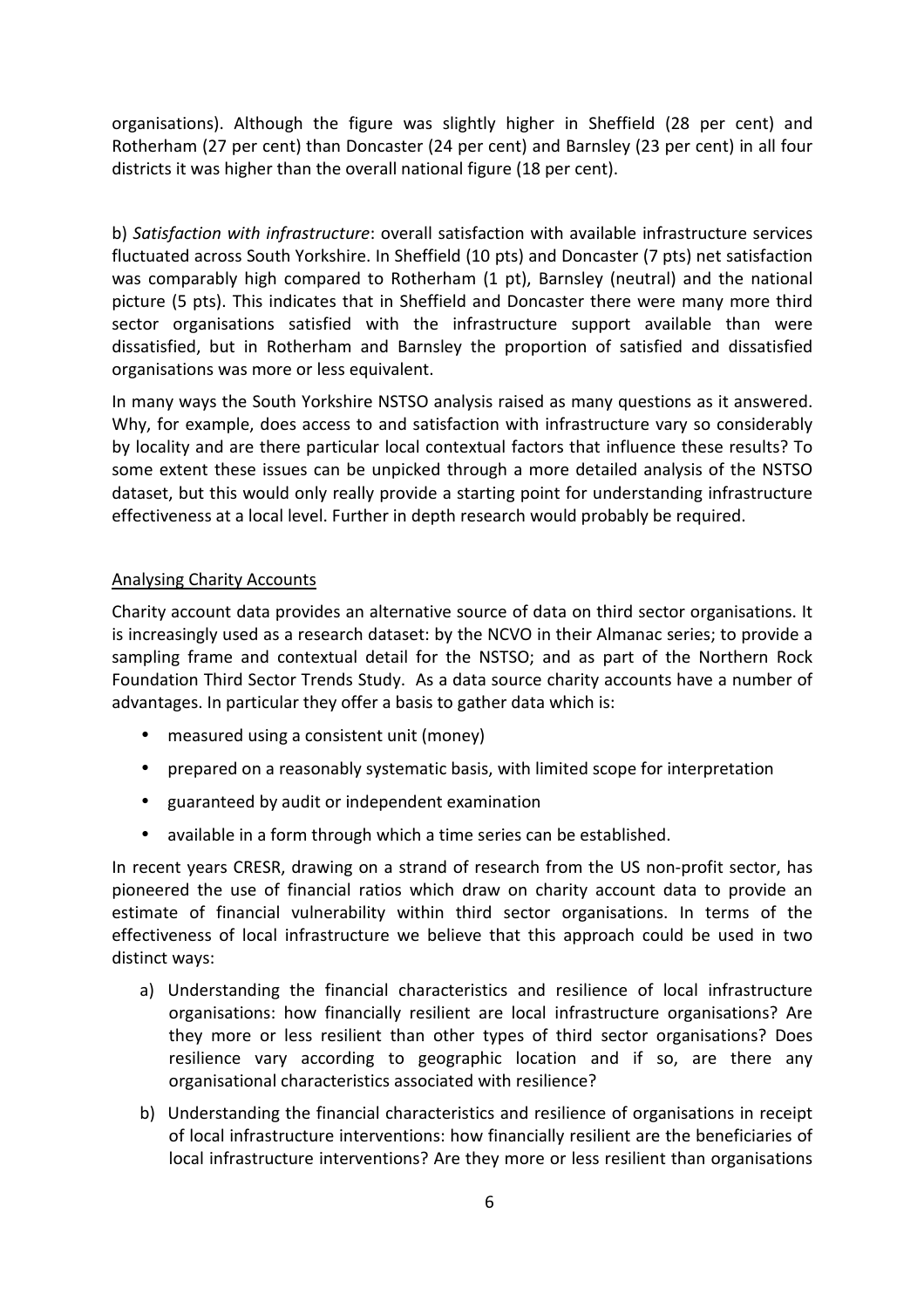that did not receive support, and does this resilience change (improve) over time? Does resilience of beneficiaries vary according to geographic location, or are there any organisational characteristic associated with resilience?

In theory both datasets described here could be brought together as part of a more wide ranging analysis. They could for example, be used to explore whether satisfaction with infrastructure is higher in the areas where local infrastructure is more resilient. They could also be used to consider whether there is a relationship between access to infrastructure by third sector organisations and increased financial resilience.

A note of caution: both datasets are limited in that they do not include the small 'under the radar' organisations that make-up up to 65 per cent of the third sector. Any findings can therefore only provide an accurate reflection of a particular part of the third sector and may not be indicative of the sector as a whole.

#### Understanding reach

The reach of infrastructure services is also an important consideration. For example, are certain types of third sector organisation more likely to access infrastructure support, and are there organisations in need of support that are currently unable to access it? CRESR's evaluation of SYSIP provided some interesting insights into the reach of infrastructure interventions.

We used charity account data to compare the organisational characteristics of a sample of third sector organisations that benefited from SYSIP interventions and a sample of third sector organisation based in South Yorkshire, drawn from the wider population of charities that did not receive support through SYSIP.

The analysis identified a number of statistically significant differences between SYSIP beneficiaries and the wider population of charities in South Yorkshire to provide an indication of the types of organisation, according to their charitable purpose, beneficiaries, method of operation, income size and financial health that were most likely to have benefited from a SYSIP infrastructure intervention:

- Purpose organisations working in economic/community development/employment were most likely to have benefited, followed by those working to *relieve poverty* and those working in education/training.
- Beneficiaries organisations working with *people with a disability/special needs* and people of a particular ethnic group or racial origin were most likely to have benefited from a SYSIP intervention.
- Method of operation organisations that provided *advocacy/advice/information* were most likely to have benefited from a SYSIP intervention, followed by those providing services (e.g. care/ counselling) and those acting as an umbrella or resource body.
- Income size SYSIP beneficiary organisations were most likely to have medium incomes i.e. between £100k and £1 million.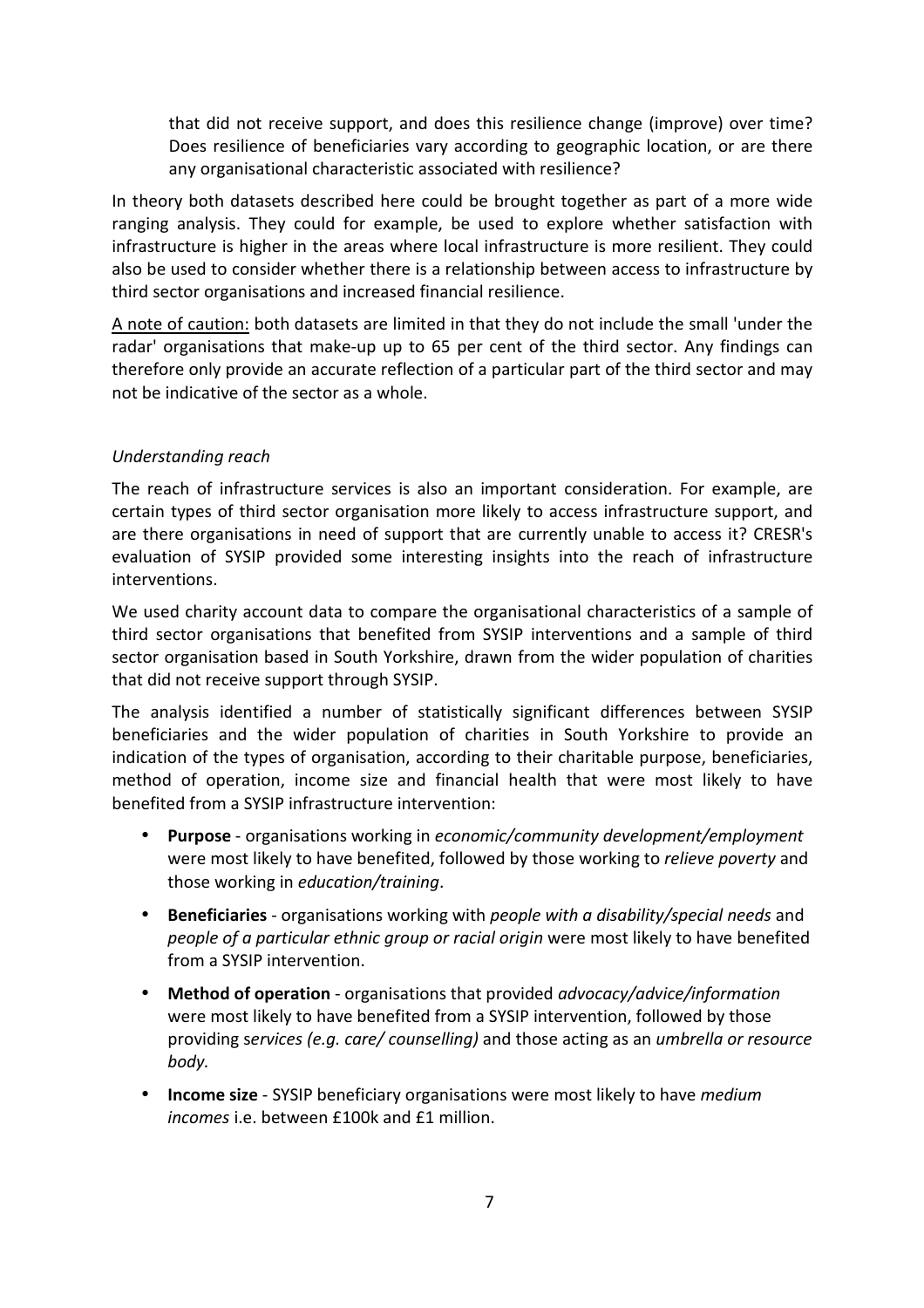• Financial performance - SYSIP beneficiaries were most likely to have experienced a small decrease in income between 2003/04 and 2005/06 and have only a small operating surplus.

## Impact tools/methods

Most of what has been discussed so far has focused on the effectiveness of infrastructure for the third sector organisations in direct receipt of support interventions. This is of central importance but for a wider understanding of the impact of these interventions a broader approach is required. Impact tools and methods offer considerable potential in this regard but their use in third sector research an evaluation is in its infancy. Here we highlight two methods used by CRESR in recent studies and discuss their utility in improving the understanding of infrastructure impacts.

### Social Return on Investment (SROI)

There has been considerable debate around the potential for social return on investment in providing a consistent approach to impact measurement, which is of use to funders, commissioning bodies and organisations. As developed in the United Kingdom by the New Economics Foundation and then the SROI-Network for the Office of the Third Sector, its focus has been on providing a monetarised figure for the value of benefits received by each of the substantive stakeholders in an organisation. Stakeholders include amongst others funders, employees, trustees, service users and volunteers.

To date SROI has largely been applied to a limited number of case study front line service user organisations, that is, not to infrastructure. In common with the impact framework outlined below for measuring Gross Value Added, SROI works through a consistent series of stages:

- identifying and providing an output measure for each benefit
- making adjustments for deadweight, displacement and persistence, and
- making an adjustment for double counting

What it does in addition to impact measurement tools is to place a monetary value on the aggregate of the net benefits received by stakeholders. This is not a measure of actual financial worth of benefits; but typically what monetary value any stakeholder would place on a benefit. For example, what is the equivalent monetary value of receiving support from a team of volunteers working in a hospice to its patients? This may be in terms of improved quality of life or additional life expectancy. Of all the stages of SROI the methodology for valuing a benefit is the one which needs to be treated with most caution.

In terms of infrastructure organisations, applying SROI is far from straightforward:

- immediate benefits are largely experienced by other organisations (and not service users)
- it can be difficult (near impossible) to attribute benefits experienced by end users to the infrastructure body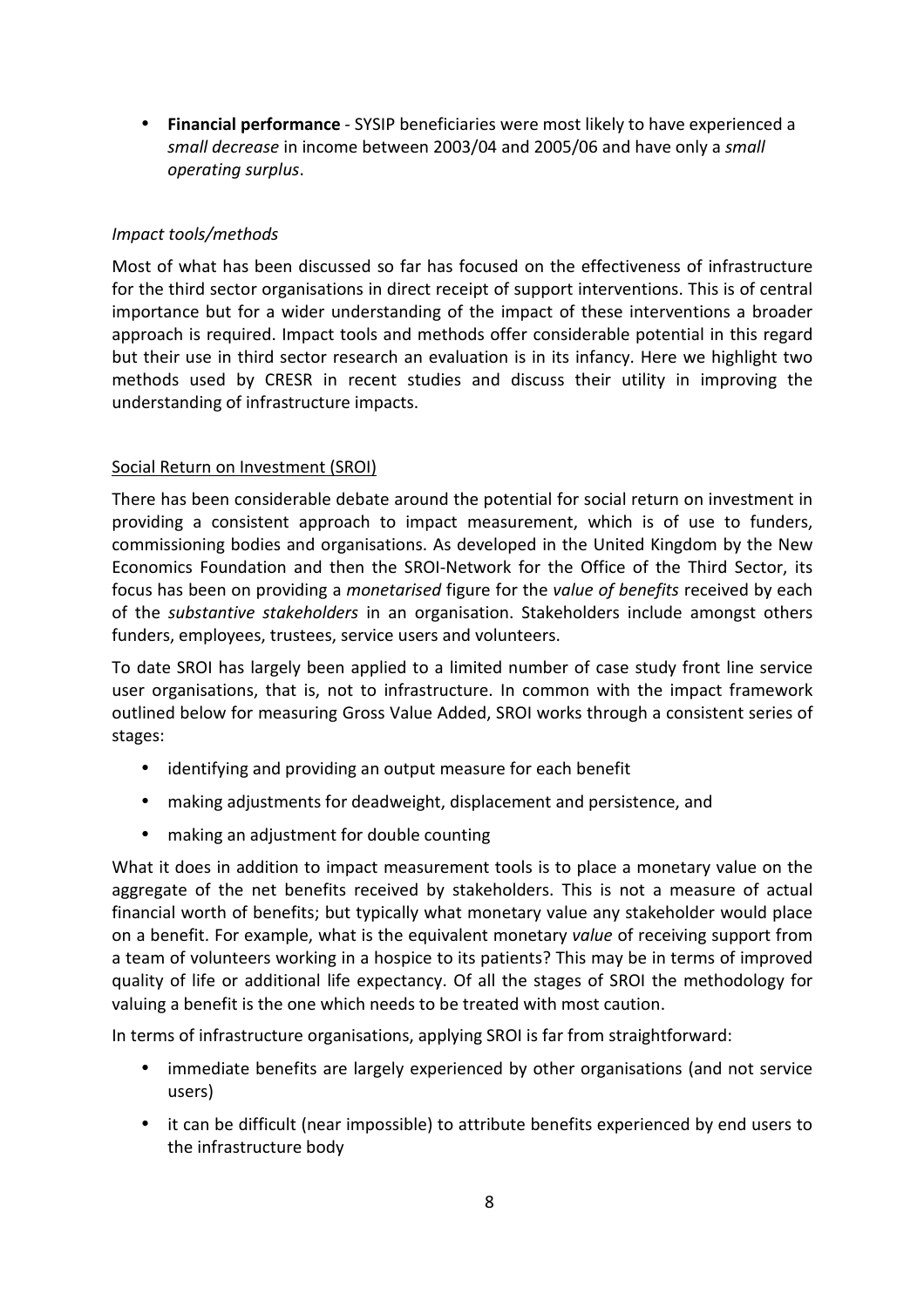• it is difficult for organisations to value social returns; but more straightforward to estimate economic and financial benefits.

There may however be some merit in applying SROI to the work infrastructure does in supporting volunteering: either direct support to volunteers or supporting the work of volunteer involving organisations. In this case there appear at least three substantive benefits: to the volunteers themselves, to communities, areas or individuals benefiting from the time of volunteers, and as appropriate to volunteer involving organisations.

## Impacts of Infrastructure on GVA and Jobs

The above mentioned SYSIP evaluation was required to evidence the economic contribution of infrastructure and to comply with the requirements of the Department for Business, Innovation and Skills - the lead government department for RDAs - and its Impact Evaluation Framework. This required working from a narrow series of output targets to derive measures of impact expressed in terms of Gross Value Added (a regional measure of Gross Domestic Product). The outputs included:

- numbers of jobs created and safeguarded
- numbers of people assisted to find employment
- number of organisations improving performance
- number of new organisations created
- number of people assisted in their skills development
- number of volunteers supported

For each of these it was possible to provide benchmark estimates of GVA. This included making assessments for deadweight (extend to which benefit would have occurred anyway), displacement (the extent to which the support leads to a lost benefit elsewhere), and the persistence of the benefit (for example, how long a long volunteer opportunity lasts). For improvements in organisational performance, an estimate was made of additional income to the organisations supported, but an adjustment made for the source of this income (local or non-local). It was assumed that local income would have been spent in the area regardless of the intervention. In terms of additional benefits from volunteers, a proxy measure was applied to value volunteer time (using the local median wage).

Overall the SYSIP evaluation could provide an order of magnitude of the additional Gross Value Added from the interventions, and that this ranged from £8.3 million to £13.4 million against Yorkshire Forward expenditure of £24 million.

However, the evaluation highlighted that whilst GVA provides a useful starting point for the valuation of economic benefits from infrastructure it is a partial assessment in at least three respects:

> i. even for business-benefit type evaluations (e.g. impact of support on SMEs), it fails to assess outcomes which might include skills uplifts or the movement of people close to work (i.e. it does not measure progress towards employment). This is of critical importance given the focus of voluntary and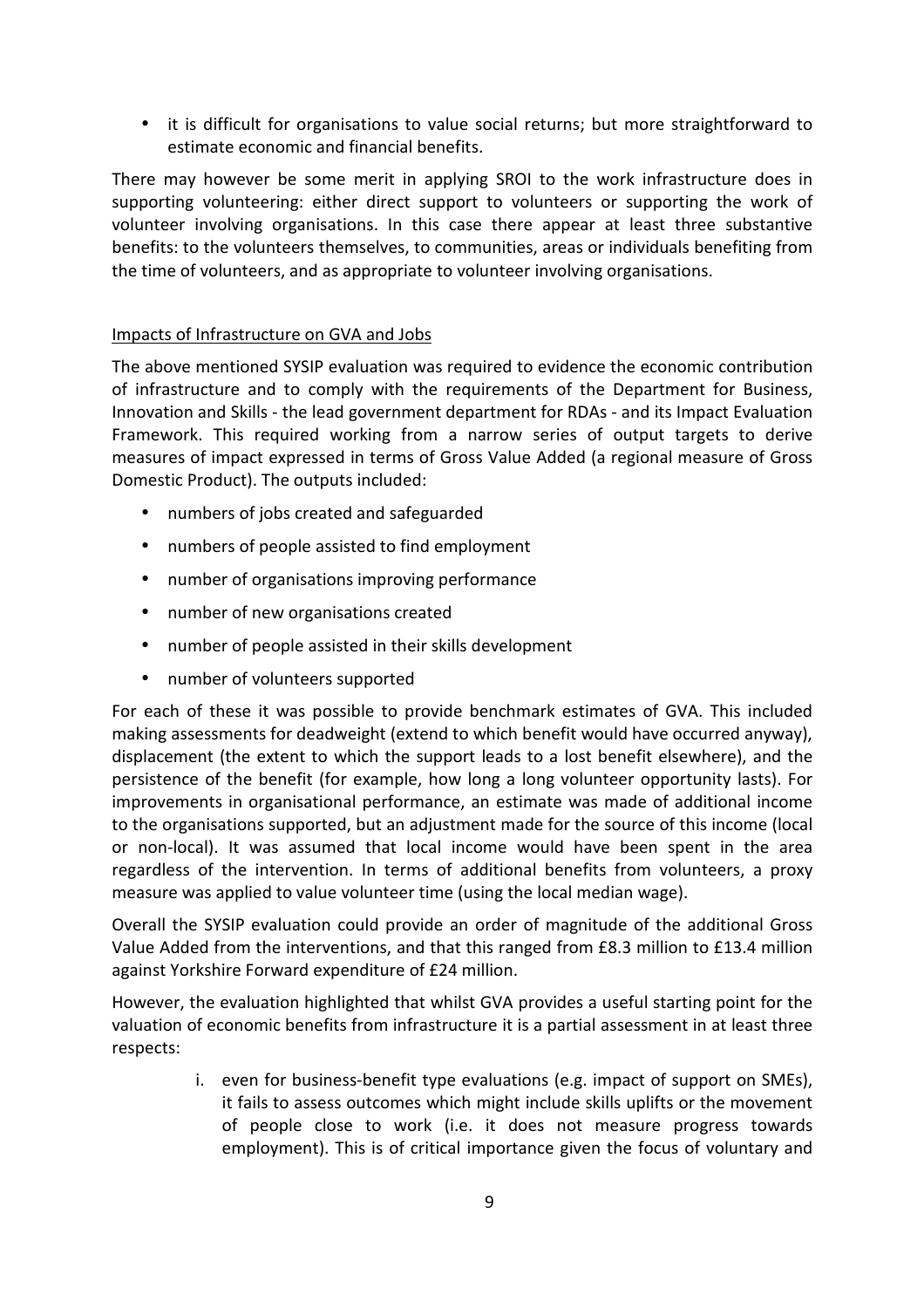community sector organisations which work with those furthest from the labour market.

- ii. the approach does not consider exchequer savings from interventions which support voluntary and community sector organisations. The focus on GVA again leads to a partial view
- iii. finally, the approach does not value the wider benefits of voluntary and community sector activities (for instance, improvements in quality in life, community cohesion or social capital), although it offers the potential to quantify these where they impact on the economy. However, it would largely be tenuous activity to attribute change quantitatively in any of these indicators to programmes such as SYSIP or other infrastructure funding.

# **Conclusion**

# Further Challenges to Demonstrating and Measuring Impact

Nationally the debate about demonstrating the impact of capacity building and infrastructure continues. Many infrastructure organisations face pressure, from funders, members and users, to identify and quantify the difference their support and services make in relation to the resources invested. Developing a consistent, convincing and useable methodology continues to be a 'work in progress'<sup>5</sup>.

Many infrastructure organisations would not be able to support a full evaluation of their services. Even here a number of case study organisations were interviewed at length about the impact of the support services they had accessed, and yet finding convincing evidence of it was not always straightforward.

In the SYSIP evaluation, we have well-founded perceptions of the difference made by support interventions from those closest to it, but we have noted that a more rounded consideration requires a test of time. In addition, support interventions, the organisational settings in which they occur, and the changes that may result are hugely complex. A wide range of factors, decisions, behaviours and actions come together in the notion of 'impact'. Isolating the contribution made by a specific intervention is unlikely to be easy.

But also within the interviews for the SYSIP evaluation study it is worth reflecting on three further 'leakages' from a rounded demonstration of impact, which put some limits around how knowledgeable interviewees were. We came across examples of all three in the interviews. These are:

- 1. *faltering memory*  $-$  because support interventions by infrastructure agencies may have been some time ago, it was not always clear to our interviewees what support had been accessed, how it was received and regarded at the time, and whether and what changes it led to.
- 2. partial knowledge because support interventions typically occur at an organisational level, some people within supported organisations may only have partial knowledge of the context in which support needs were identified, support

l <sup>5</sup> See, for example, Cupitt with Mihailidou (2009) and the current work of NCVO's Big Lottery Funded 'Value of Infrastructure' Programme http://www.strategy-impact.org.uk/page.asp?id=1548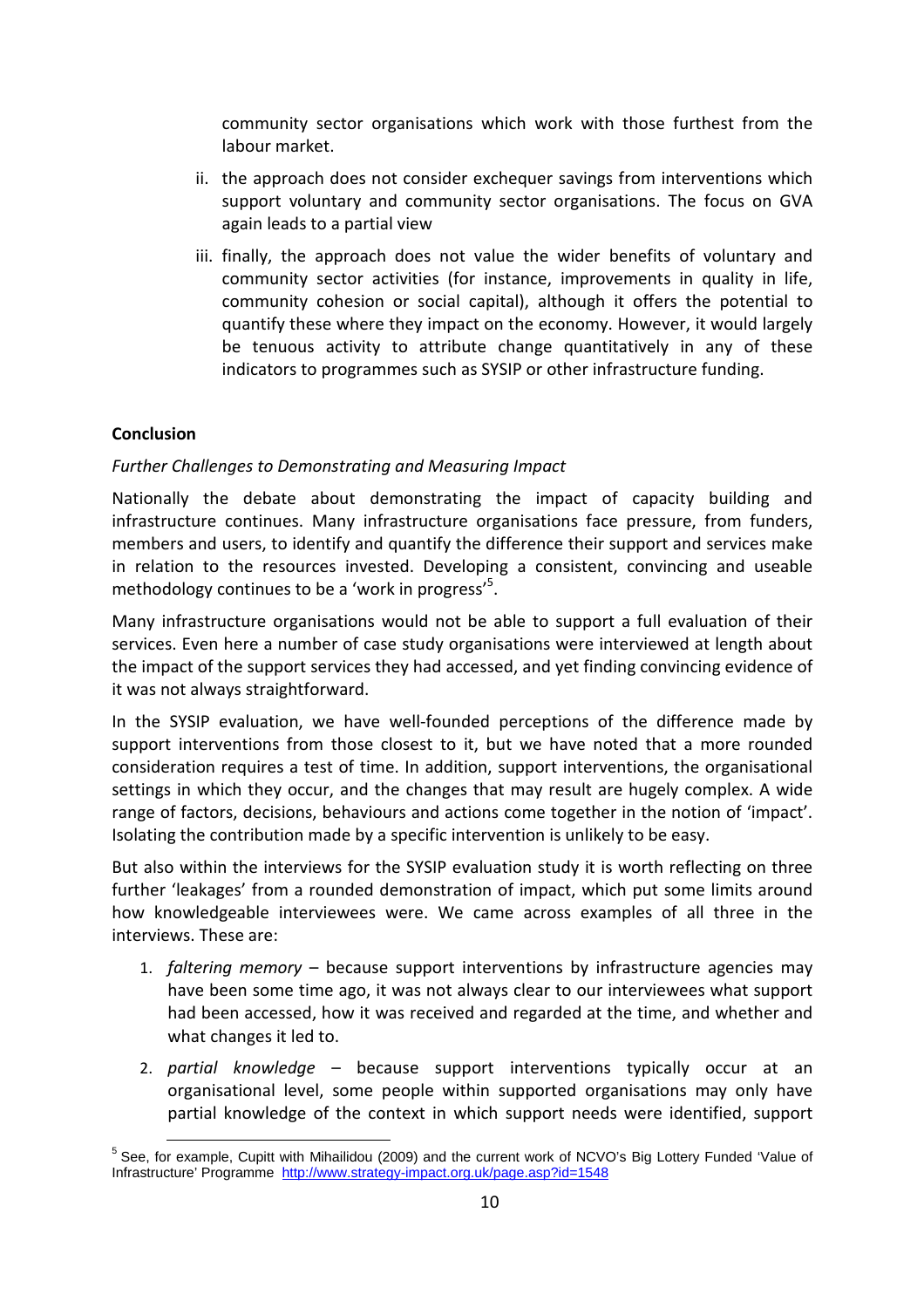sought and accessed, and the difference it made. This could be because people move on within voluntary and community organisations and new people will not know all of the background, or because people have only been partially involved in the support, particularly in respect of larger and more complex organisations.

3. unclear contribution – because the contribution of a particular support provider or person is unclear, unpublicised, or obscure<sup>6</sup>, a full attributable picture of the difference made is not always available to interviewees.

For infrastructure support organisations, funders of infrastructure and evaluators, these leakages beg a range of questions about when to ask about impact, who to ask, and what to ask them.

# Targeting infrastructure investment

Of course, not all support and capacity building interventions are the same. We have noted that SYSIP-funded support has been focused on different issues, organised and provided in different ways and involved different methods. Some are more intense and long term (e.g. support provided on a 'one-to-one' basis), whilst others might be more extensive and fleeting (e.g. support provided on a 'one to many' basis).

It is arguable that more intense forms of support are likely to yield transformational effects, compared to less intense support. However, the link may not be a conclusive one. But insofar as it is true, it suggests a familiar 'trade off' for infrastructure organisations, and opens a policy debate about whether investment in core infrastructure support should prioritise depth (increasing the prospects for transformation, but amongst fewer organisations) or breadth and reach (increasing access to support for a wider set of organisations, but limiting transformative potential). A debate about appropriate targeting of capacity building support is likely to intensify in the next few years given the prospect of public expenditure constraint.

# Key Messages for the NCVO Funding Commission

Funding of local infrastructure has come under considerable pressure with local funding partners (typically local authorities) seeking greater clarity in what infrastructure delivers. This has led to some high profile examples of merger, collaboration and 'takeover' (see for example cases from County Durham, Cumbria and Leicestershire). These pressures are only likely to continue and infrastructure organisations will need an evidence base from which to make decisions around targeting and rationalisation of services. This paper has argued that such an evidence base is largely lacking at present.

From this paper we can draw the following key messages for the NCVO Funding Commission:

1. Building an Evidence Base of Local Effectiveness: there appear considerable opportunities for national and local infrastructure bodies to make better use of existing datasets, notably the NSTSO and Charity Account data: together they could provide infrastructure bodies with a better understanding of reach, the perceptions

l  $^6$  Support was suggested by one provider to be *'like wallpaper'* in the sense of being part of the background and therefore taken for granted.